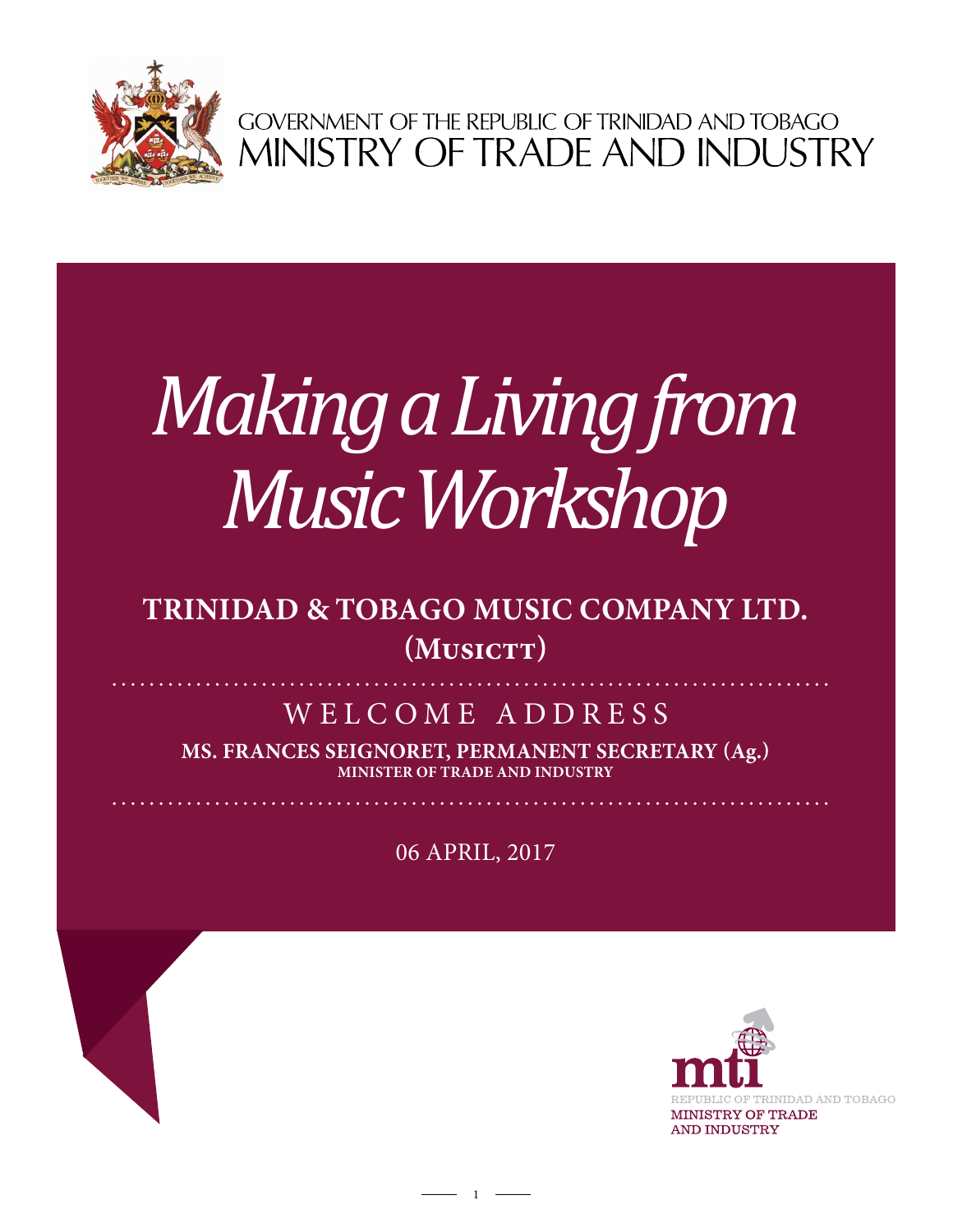## Good Morning

On behalf of Senator the Honourable Paula Gopee-Scoon, Minister of Trade and Industry, it is my distinct pleasure to address you at this Workshop on "Making a Living from Music" which has been organized by the World Intellectual Property Organisation (WIPO) together with the Intellectual Property Office of the Ministry of the Attorney General and Legal Affairs and the Trinidad and Tobago Music Company (MusicTT). To all present – welcome; and to those visitors to Trinidad and Tobago, I extend an especially warm welcome to you and hope that this visit, if it is your first, will be the precursor of more to come.

The creative sector has been identified in the Government's Official Policy Framework and the outline National Development Strategy 2016-2030 (Vision 2030) as a priority area in the country's economic diversification thrust, as it possesses the necessary ingredients to penetrate international markets, generate employment and earn foreign exchange.

The Ministry of Trade and Industry has as one of its mandates to develop globally competitive businesses; and expand exports, particularly in the Non-Energy sector. The State Enterprise under the Ministry – The Trinidad and Tobago Creative Industries Limited (CreativeTT) and its subsidiary MusicTT therefore have a pivotal role to play in preparing the local creative sector for export.

One of the Ministry's stated goals is to increase the number of businesses, including those in the creative sector, that produce innovative products, processes and services. No one can deny that the creative industry is the bedrock of innovation – a core element of competitiveness, particularly in the Music business. To this end, we are cognisant of the projections of PriceWaterhouseCoopers that revenue from the global Music Industry is expected to grow from US\$42.93 Billion in 2015 to over US\$47.7 Billion in 2020. The opportunities for success and sustainability are palpable with the tools, information and dedication/commitment of the music businessperson.

Artistes from Trinidad and Tobago enjoy world acclaim and the Government is intent on broadening that acclaim/recognition by creating an enabling environment for creative entrepreneurs, indeed all entrepreuneurs, to develop their products and access new markets.

Just a couple months ago, in February, MusicTT hosted a Workshop on "The Business of Calypso, featuring Calypso Rose" who is making phenomenal strides in France. On that occasion, Minister Gopee-Scoon underscored the need to strengthen intellectual property awareness among the sector's stakeholders stating "Those wanting to make a career in the Music Industry, including songwriters, singers and producers must … be well-versed with assessing the value of their intellectual property and must use mechanisms to protect these assets to ensure their rightful income streams."